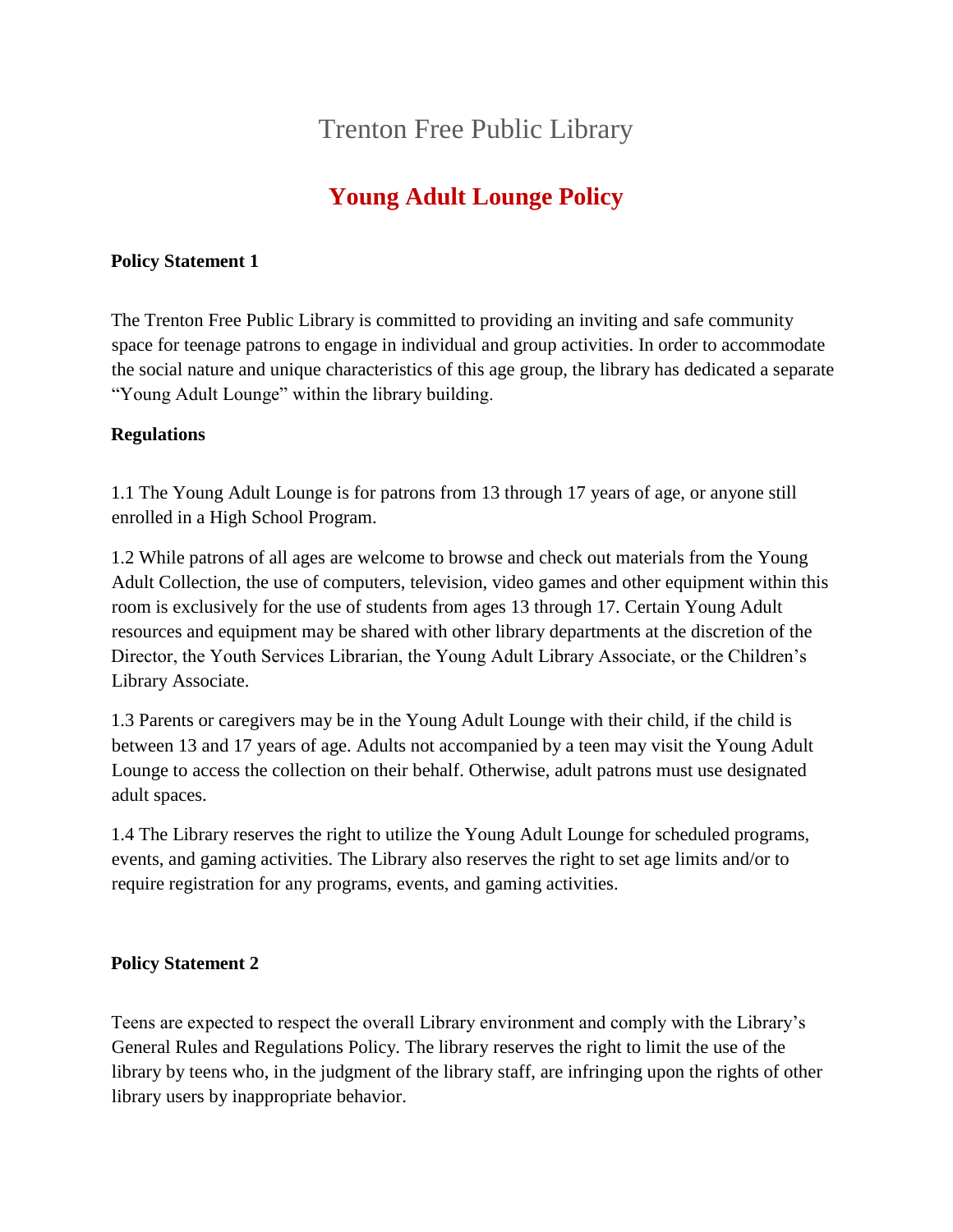## **Regulations**

2.1 Teens and young adults shall respect each other, library staff and other patrons in word and action.

2.2 The following behaviors are not permitted: Verbal or physical abuse of staff or patrons Cursing Rude or demeaning comments Abusive language Racist, sexist, or homophobic language Talking back to library staff or patrons Teasing or bullying Rough housing Running Public displays of affection

2.3 Any behavior considered aggressive by the staff may result in the police being notified and further actions may be taken.

2.4 Vandalism, theft or damage of library property or to library grounds is a legal matter and the police will be notified.

2.6 Food and beverages are not allowed in the YA Lounge. Any food brought into the library must be consumed in the Poetry Café on the first floor.

#### **Policy Statement 3**

The Library is committed to providing teens and young adults with resources for both educational and recreational needs and recognizes the vital role that computers and the internet play in their lives. To support those needs the Young Adult Lounge is equipped with computers with internet access, video gaming systems, a 3D printer and other technologies.

#### **Regulations**

3.1 The use of the computers in the Young Adult Lounge is restricted to patrons from 13 through 17 years of age. No exceptions will be made for library patrons whose age falls outside this range, except for persons still enrolled in high school that provide proof of enrollment.